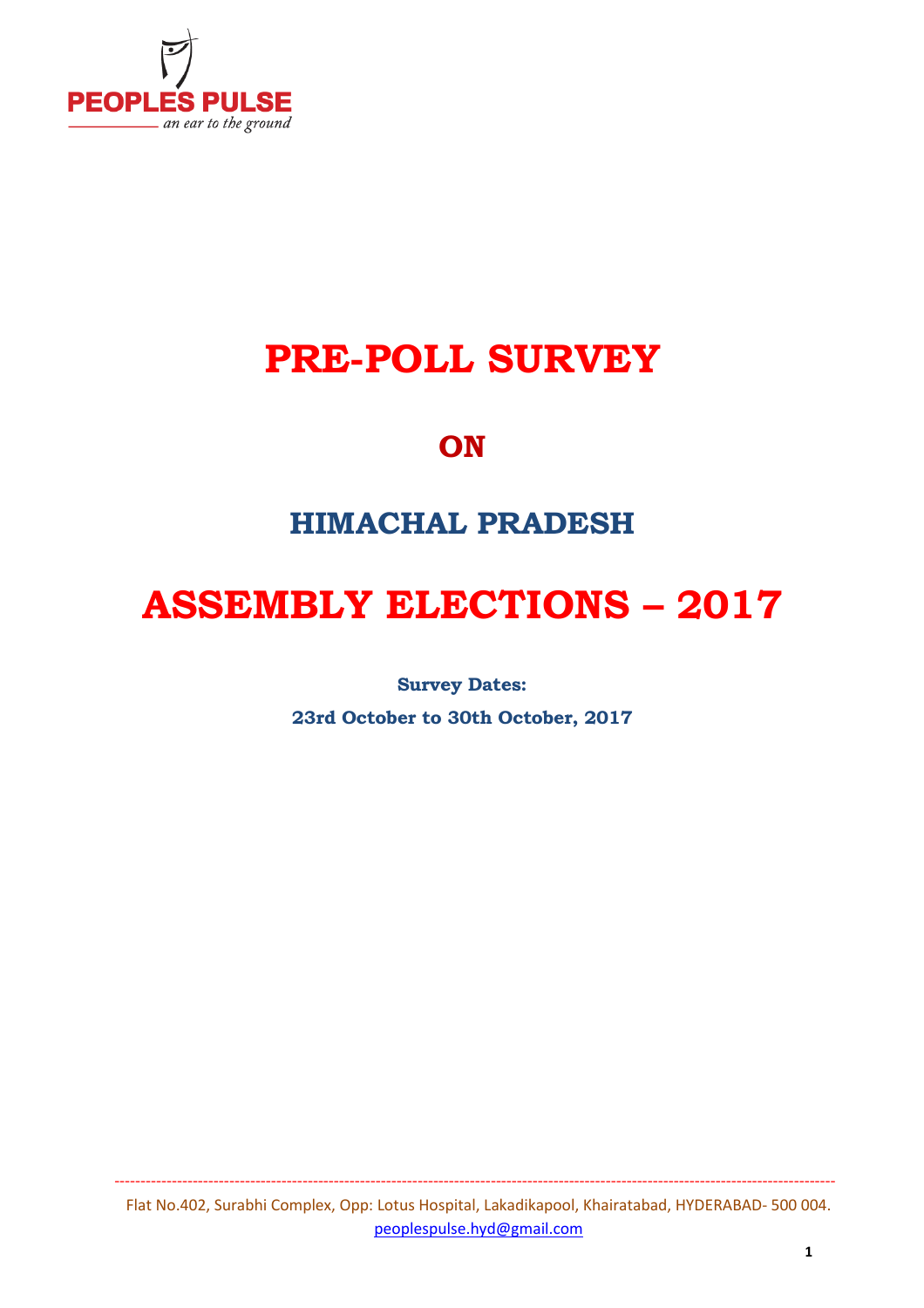

# **EXECUTIVE SUMMARY**

## **BJP SET TO FORM GOVERNMENT IN HIMACHAL**

The BJP is all set to win the 20017 Assembly elections in Himachal Pradesh with a majority. With this the hill state would stay in line with the rhythm it has set for itself since the 1990s by voting out incumbent governments.

**Peoples Pulse**, a political research organisation, conducted a Pre-Poll Survey in HP between  $23<sup>rd</sup>$  to  $30<sup>th</sup>$  October, 2017. This was before the BJP announced Mr Prem Kumar Dhumal as the chief minister candidate.

**The survey showed that the BJP would get 39-44 seats in the 68 member Assembly with a strong performance in both the regions of Upper Himachal and Lower Himachal. The ruling Congress would be sent to the Opposition benches with 19-24 legislators. For the first time the CPI (M) may find representation in the House with one MLA. There would two to four Independents. For any survey the margin of error is + or – 3 percent.**

Further our survey showed that most of the winners in the treasury or the Opposition benches would find themselves past the post with pretty thin margins.

When asked if the Congress government should be given another term, a majority of the respondents said 'No'. When asked whom they would prefer as the next Chief Minister a majority backed Mr Dhumal. A close second was Mr Singh.

Significantly there is no real anti-incumbency against Virbhadra Singh government. On the contrary, the voter is speaking favourably about this government that it has done some development work. The survey showed that the anti-incumbency factor, however, is working against the sitting MLAs belonging to both the Congress and the BJP.

Flat No.402, Surabhi Complex, Opp: Lotus Hospital, Lakadikapool, Khairatabad, HYDERABAD- 500 004. peoplespulse.hyd@gmail.com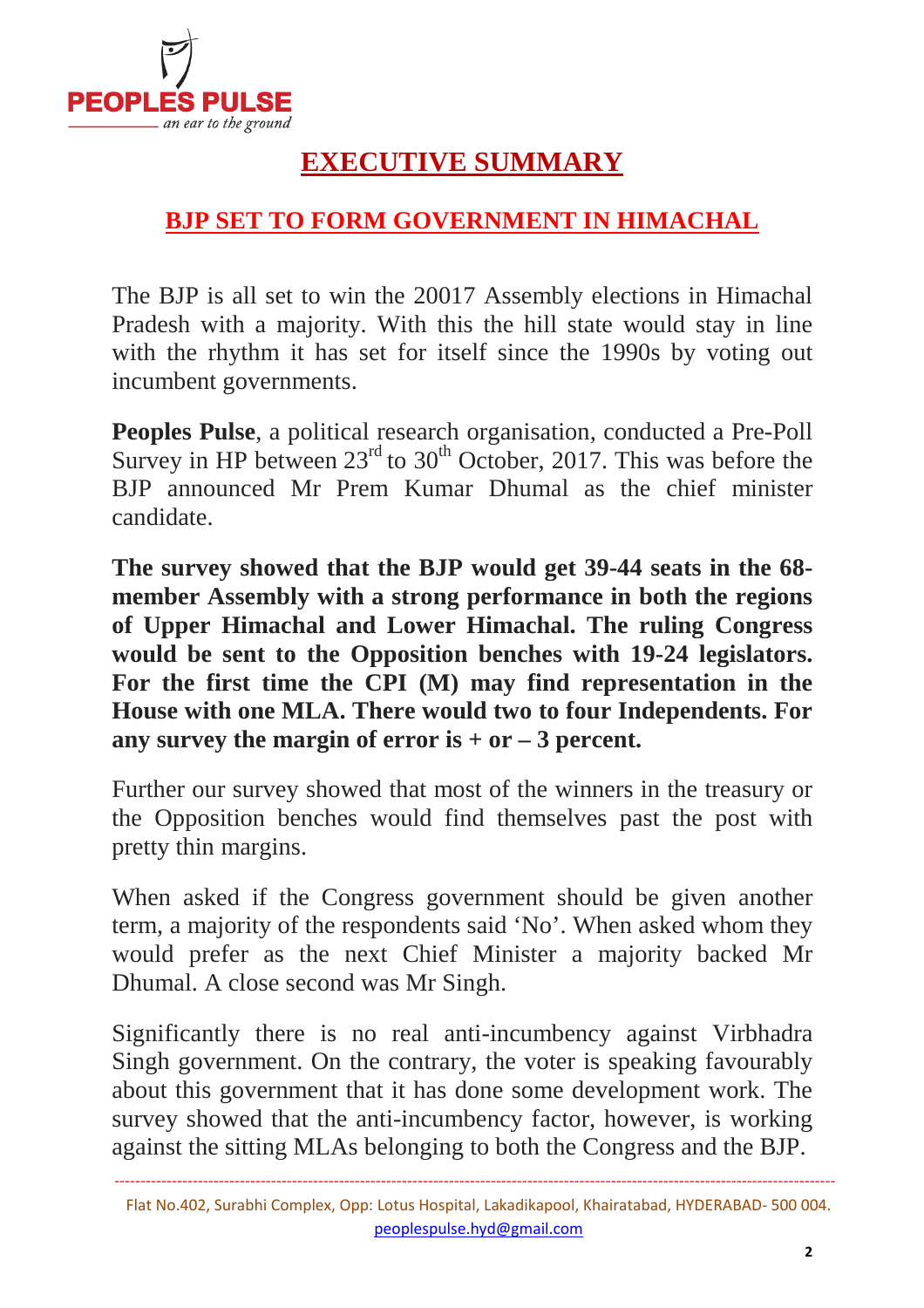

Today, it seems that the mood began in favour of the BJP in the 2014 Lok Sabha elections where it won all the four Parliament seats and bucked the trend where the party ruling the state gets a majority of the Parliament seats. Then the BJP held the edge in 59 Assembly segments.

The issues, which are chasing the ruling Congress is the Kotkhai rape case and the forest guard murder case in Mandi. To add to this the Congress is plagued by infighting due to which it has totally failed in projecting a united fight, which in turn has caused a lethargic and aimless campaign. What has further harmed the Congress is that Mr Singh has changed his constituency.

Though the people are unhappy with demonetisation and GST the Congress has failed in even remotely capitalising on them. Alongside the Congress failed in hitting back at the BJP slogan that they are a 'Zamaanat ki Sarkar'.

On the other side the BJP has unleashed a high voltage campaign. Though there are fraught with groupism between Mr Dhumal, Mr Shanta Kumar and Mr NP Nadda, they have succeeded in putting up a united face during this campaign.

It also has to be mentioned that there is no visible Modi factor or NaMo sentiment. Actually the role of BJP or Congress national leaders is next to nothing in these Assembly elections.

**The Pre-Poll Survey was conducted in 17 Assembly constituencies with a total sample size of 3,400. It covered five polling stations in each constituency taking a sample of 40 each where equal representation was given to gender. Peoples Pulse sample included 25 percent SCs, 5 percent STs and the remaining other communities. Dr. Sajjan Kumar Singh and Mr Bathula Suresh Babu, research scholars did the data analysis. The findings of the survey are herewith enclosed.**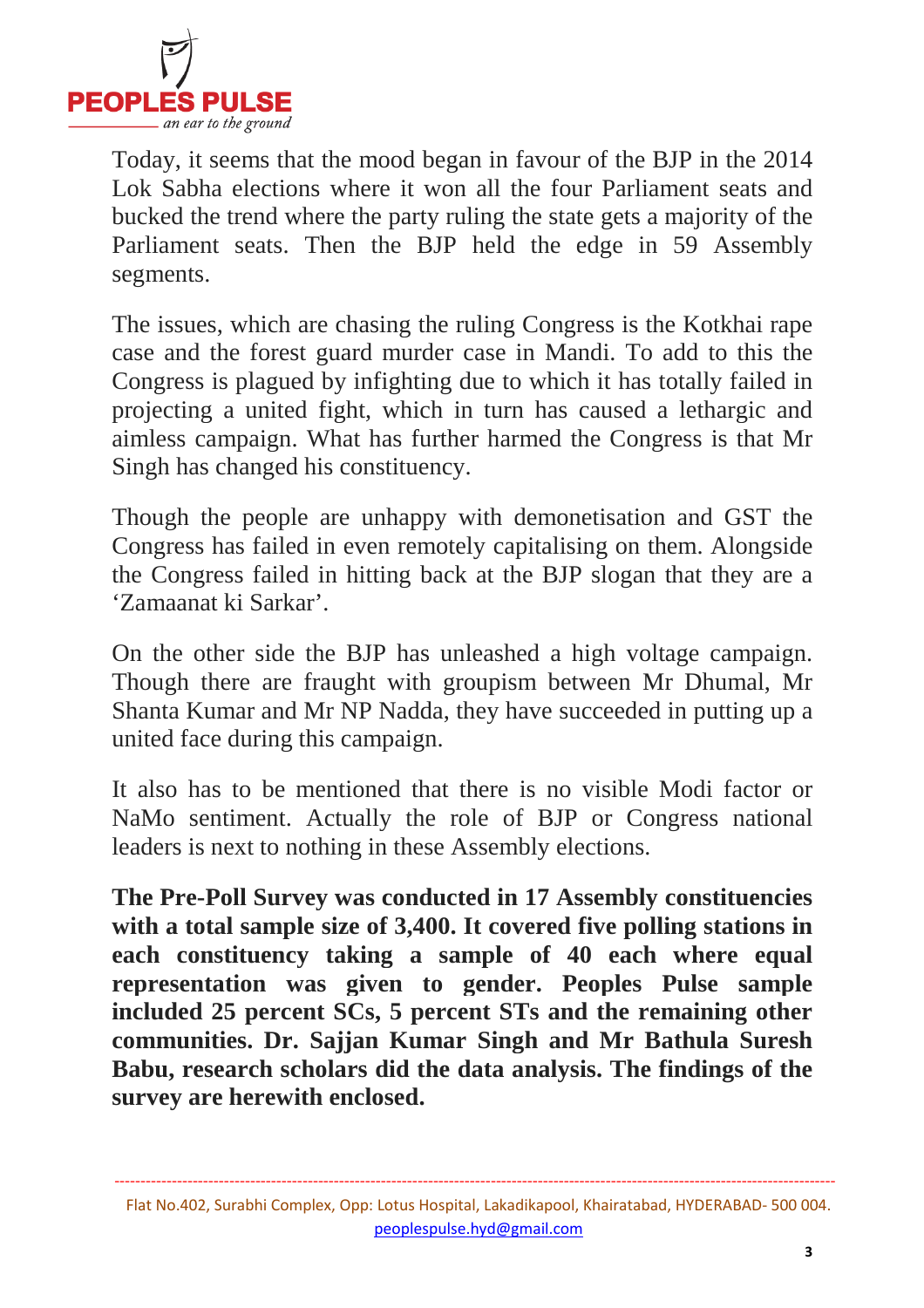

#### **HIMACHAL PRADESH**

#### **VOTE SHARE & SEATS PROJECTION**

| <b>Party</b>    | <b>Vote Share*</b> | <b>Seats Projection*</b> |
|-----------------|--------------------|--------------------------|
| <b>BJP</b>      | 46.9               | $39 - 44$                |
| <b>Congress</b> | 43.5               | $19 - 24$                |
| <b>Others</b>   | 9.6                | $2 - 4$                  |

**\*** *Margin of error + or – 3%*

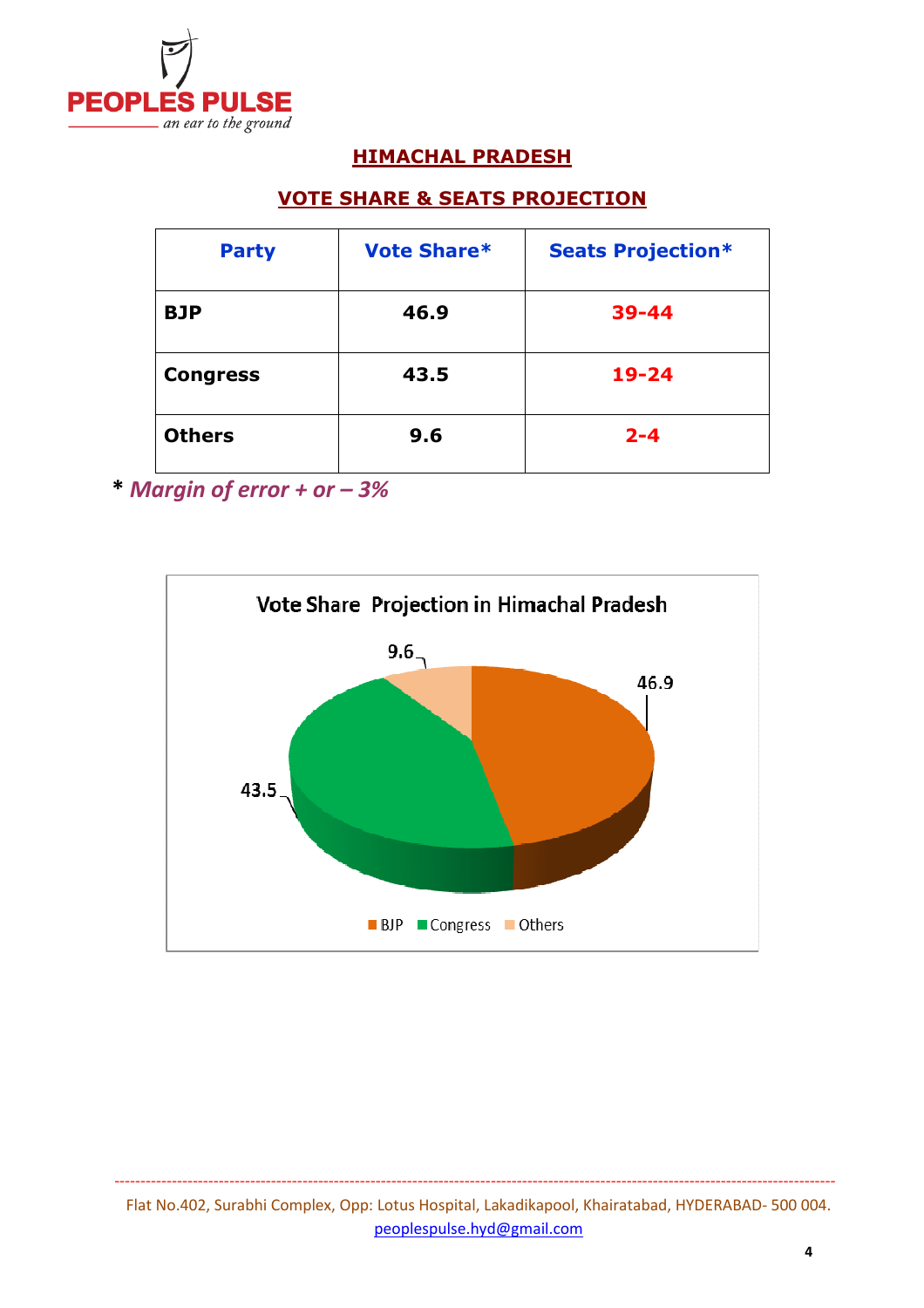

## **Major Election Issue**

| <b>Issue</b>                | <b>Percentage</b> |
|-----------------------------|-------------------|
| <b>Unemployment</b>         | 28.3              |
| <b>Price Rise</b>           | 21.5              |
| <b>MSP</b>                  | 16.1              |
| Development of the state    | 12.4              |
| <b>Corruption</b>           | 7.9               |
| <b>Demonetization / GST</b> | 5.8               |
| <b>Education</b>            | 2.2               |
| <b>Electricity</b>          | 1.6               |
| <b>Others</b>               | 4.2               |



Flat No.402, Surabhi Complex, Opp: Lotus Hospital, Lakadikapool, Khairatabad, HYDERABAD- 500 004. peoplespulse.hyd@gmail.com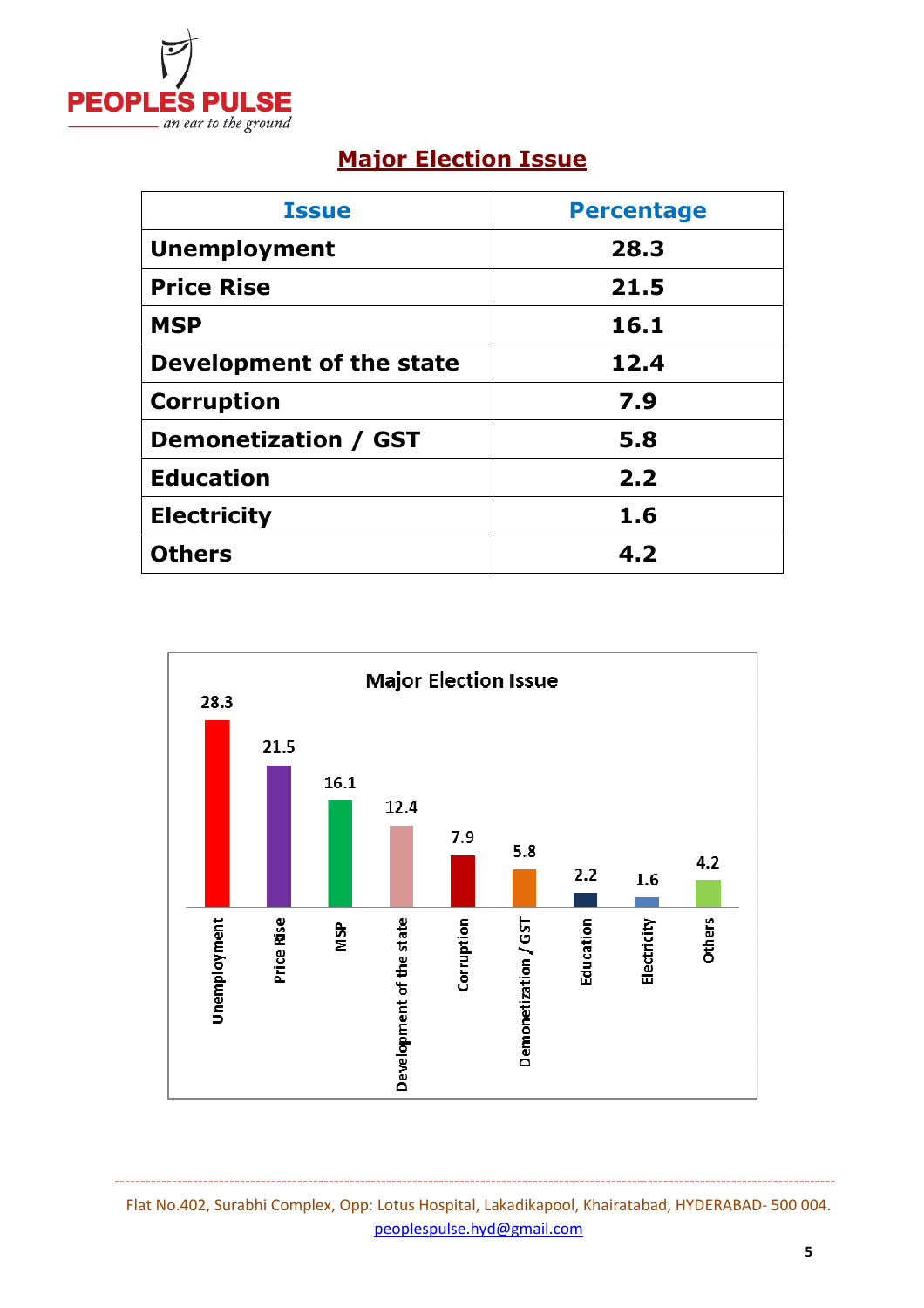

## **Do you think the present Congress Party can be given another chance?**

| <b>Response</b>   | <b>Percentage</b> |
|-------------------|-------------------|
| <b>Yes</b>        | 39.2              |
| <b>No</b>         | 53.4              |
| <b>Don't Know</b> | 7.4               |

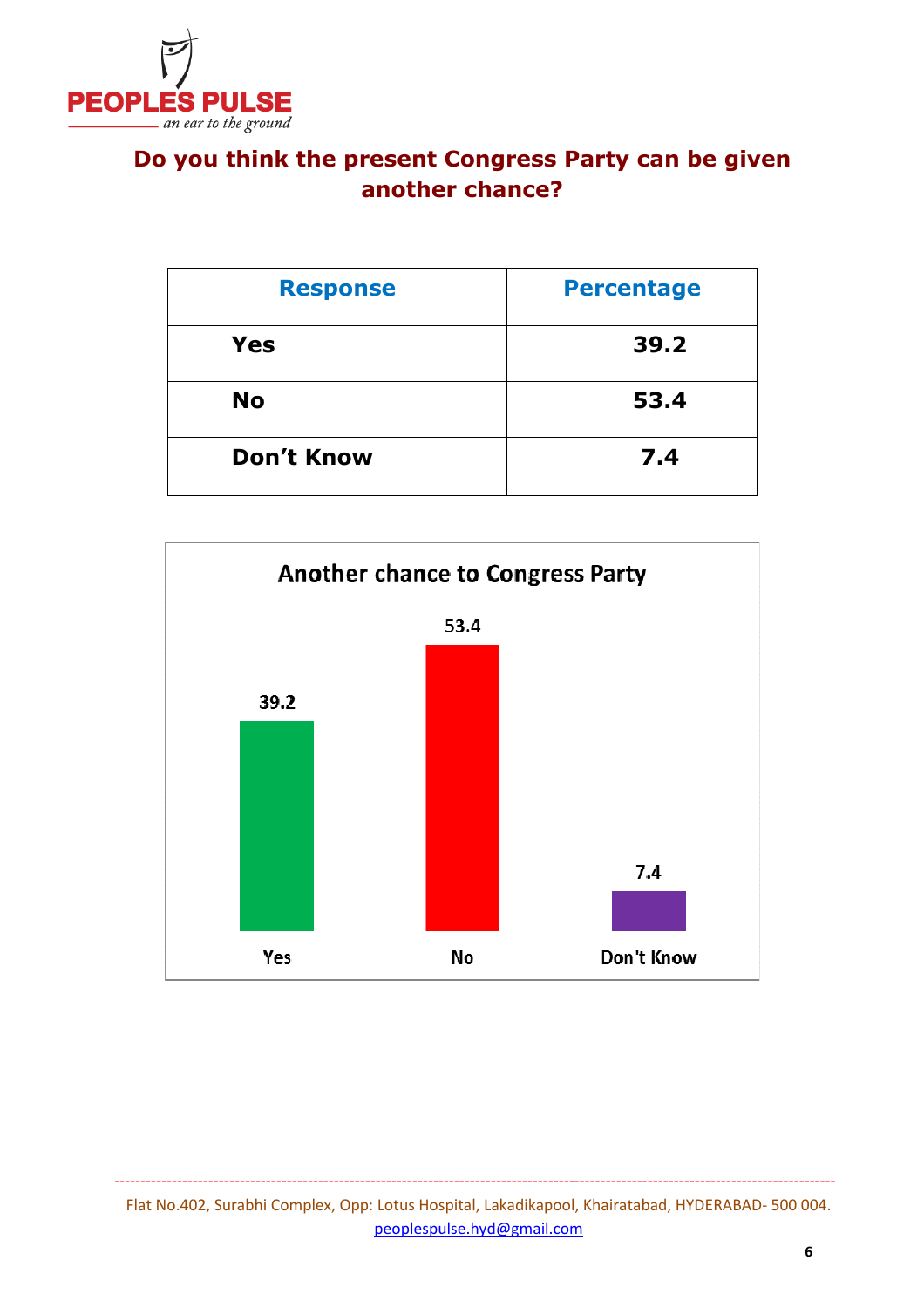

### **Which party is better for the development of Himachal Pradesh?**

| <b>Party</b>  | <b>Percentage</b> |
|---------------|-------------------|
| <b>INC</b>    | 37.5              |
| <b>BJP</b>    | 41.4              |
| <b>Others</b> | 2.5               |
| <b>No One</b> | 18.6              |



#### Flat No.402, Surabhi Complex, Opp: Lotus Hospital, Lakadikapool, Khairatabad, HYDERABAD- 500 004. peoplespulse.hyd@gmail.com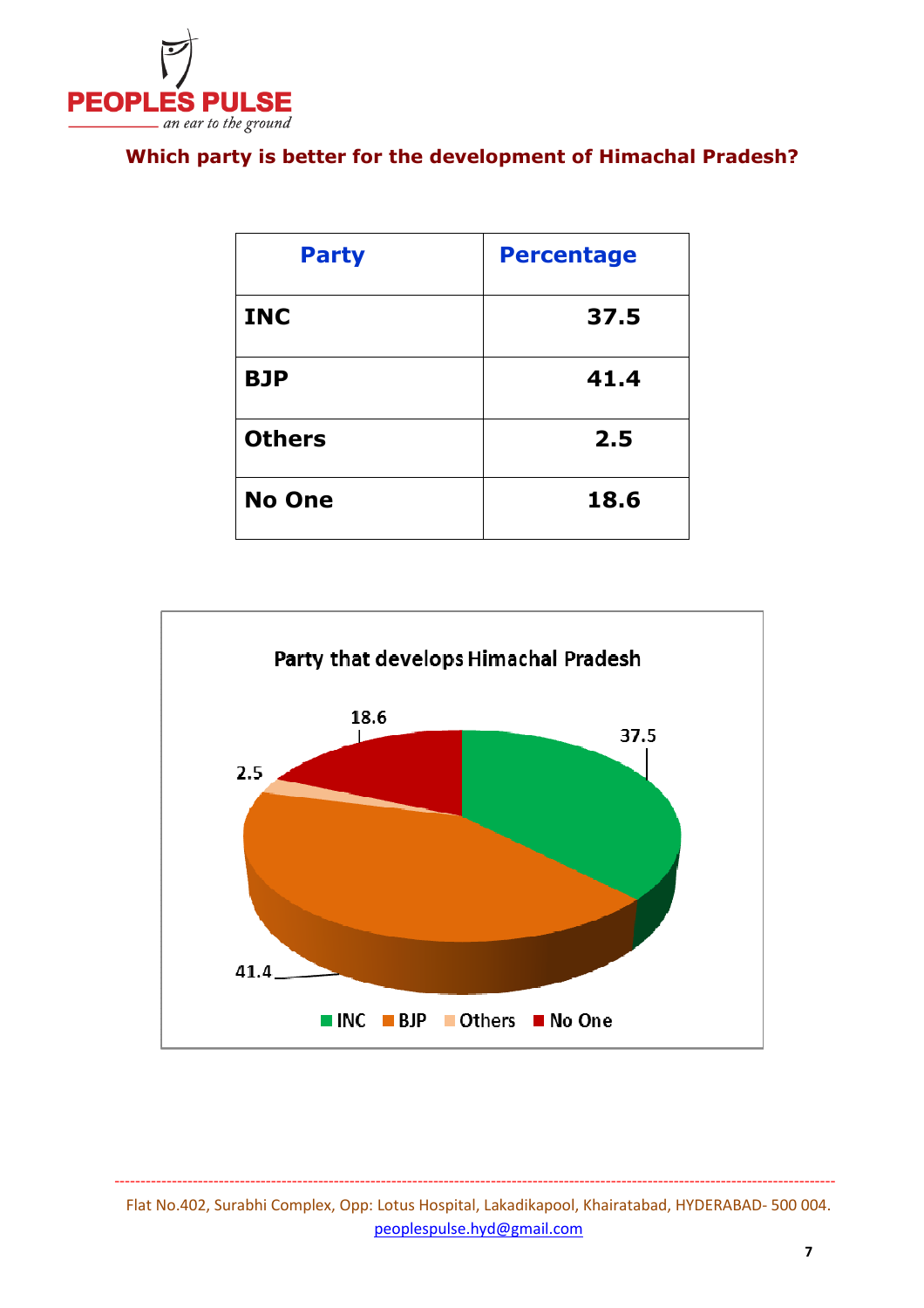

## **Rate the performance of Chief Minister Sri Virbhadra Singh?**

| <b>Rating</b>  | <b>Percentage</b> |
|----------------|-------------------|
| Good           | 32.2              |
| <b>Bad</b>     | 26.1              |
| <b>Average</b> | 41.7              |